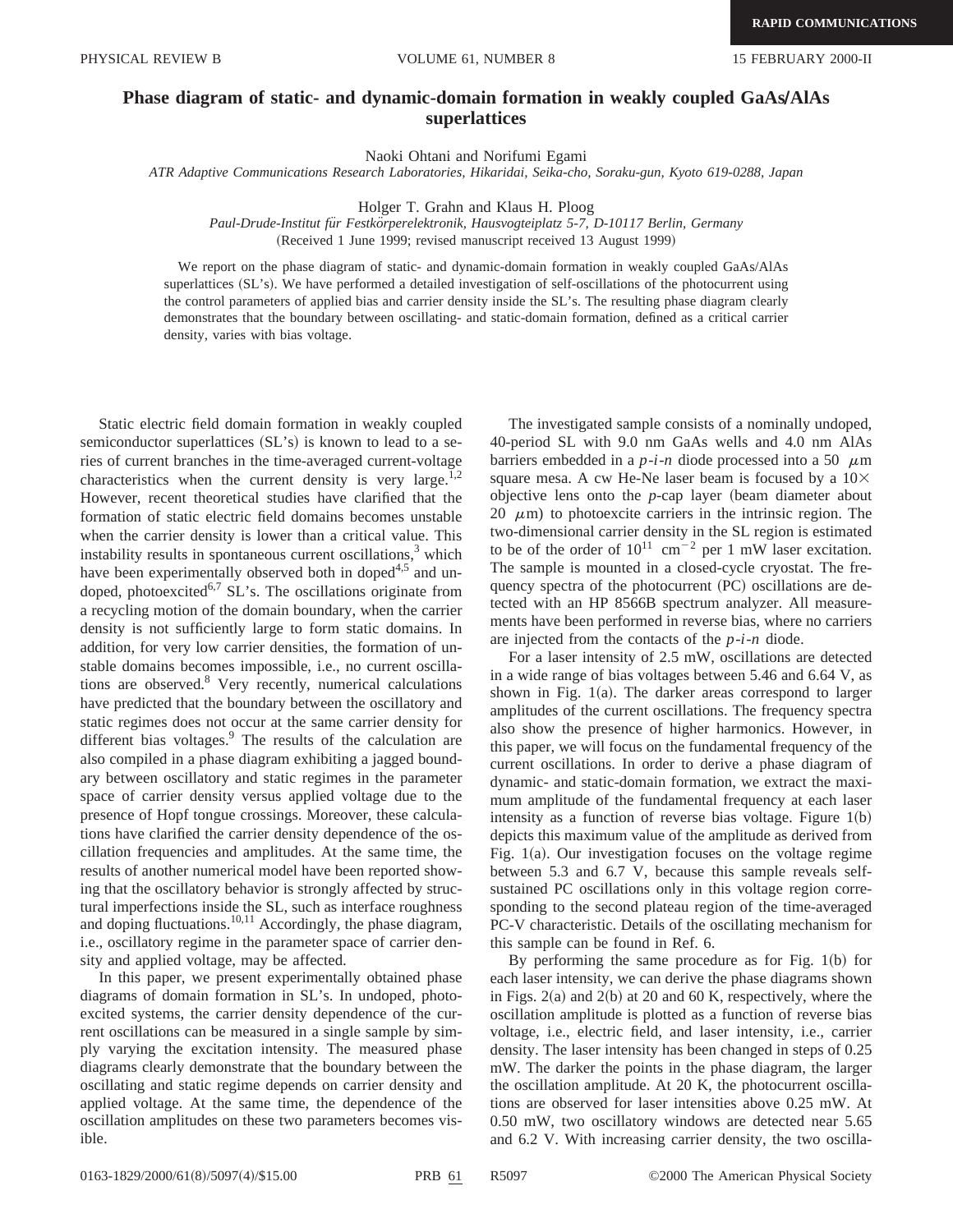

FIG. 1. (a) Frequency spectra of self-sustained photocurrent oscillations vs bias voltage for a laser intensity of 2.5 mW at 20 K. The darker areas correspond to larger amplitudes. (b) Maximum amplitude of the frequency spectra vs bias voltage under the same conditions as in (a).

tory windows become wider and eventually merge, resulting in oscillations over a wide voltage region. This result indicates that at each bias voltage, the transition between the static system and the unstable one can occur at different carrier densities. Furthermore, the corresponding carrier densities, where the oscillations begin for each bias voltage, are bifurcation points as predicted by the calculations.<sup>9</sup>

With a further increase of the carrier density, the width of the oscillatory window decreases. For a laser intensity of 3.25 mW, a static region without any oscillations appears at 6.15 V, which divides the oscillatory regime into two regions. A further increase in the carrier density results in additional islands of stability. Their respective widths increase with increasing laser power. In order to investigate the details of the applied voltage dependence of the transition between static and unstable electric field domain formation for higher laser intensities, for example, frequency spectra and the corresponding maximum value of the amplitude of photocurrent oscillations vs applied voltage for a laser intensity of 4.25 mW are plotted in Fig. 3. The maximum value of the amplitude shown in Fig.  $3(b)$ , which can be derived from the phase diagram in Fig.  $2(a)$ , clearly exhibits several oscillatory windows and static regions. The boundary between them can be regarded as a set of Hopf bifurcation points, because our observation agrees well with the results of the calculations.9 Thus, the observed transition between static and unstable domain formation as a function of applied voltage for larger carrier densities is probably a result of the



FIG. 2. Phase diagram of static and dynamic domain formation for two different temperatures (a)  $20 K$  and (b)  $60 K$ . The laser intensity is varied in 0.25 mW steps. The darker areas correspond to the maximum amplitude of the oscillations at each bias voltage for each laser intensity.

appearance and disappearance of Hopf tongue crossings as predicted in the calculations. For laser intensities above 5 mW, only one oscillatory window remains at around 6.4 V. Above 10 mW, the photocurrent oscillations completely disappear over the whole voltage region. The corresponding carrier densities, for which each Hopf tongue disappears and the current oscillations also vanish, are most likely determined by stationary saddle nodes.<sup>8,9</sup> Note that for all laser intensities, the oscillation amplitude at 6.2 V is drastically reduced. At the same time, the frequency also changes, as evident from Fig.  $1(a)$ . This change in the phase diagram may be caused by growth-related imperfections such as slight fluctuations in layer thicknesses.<sup>10</sup> We conclude that the phase boundary between dynamic- and static-domain formation as defined by a critical carrier density, for which the current oscillations disappear, depends on the applied electric field and can exhibit a rather jagged shape.

As previous investigations have shown, a higher sample temperature can result in a wider voltage range, over which oscillations are present. We therefore performed the same experiment for a temperature of 60 K, where oscillations are present between 5.3 and 6.95 V. The resulting phase diagram is shown in Fig.  $2(b)$ . Qualitatively, the phase diagram of static- and dynamic-domain formation appears to be very similar to the one at 20 K. However, a detailed comparison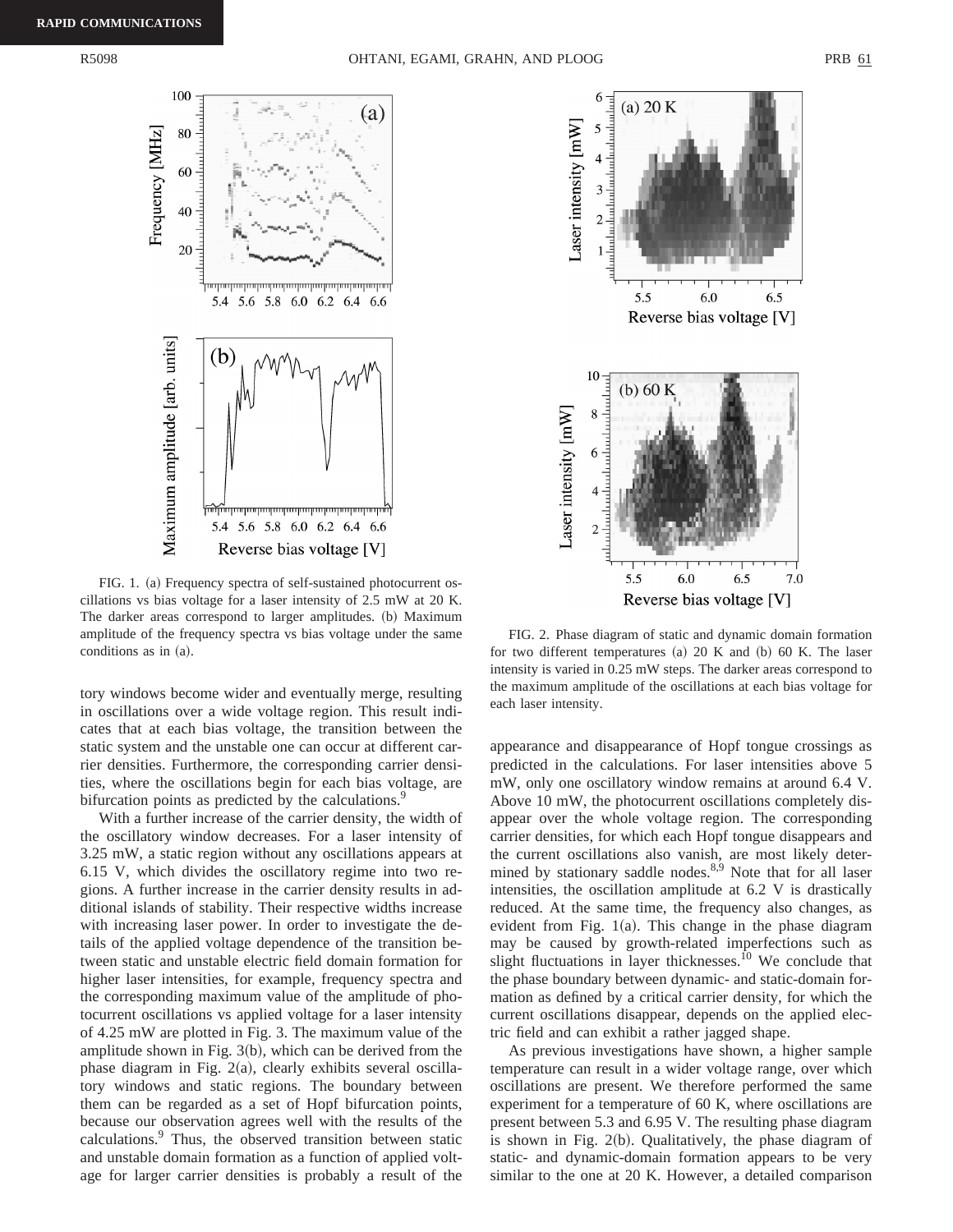

FIG. 3. (a) Frequency spectra of self-sustained photocurrent oscillations vs bias voltage for a laser intensity of 4.25 mW at 20 K. The darker areas correspond to larger amplitudes. (b) Maximum amplitude of the frequency spectra vs bias voltage under the same conditions as in  $(a)$ .

also reveals some pronounced differences. The oscillations appear for higher laser powers, (between  $0.75$  and  $15$  mW), i.e., the carrier density has to be larger at higher temperatures. At higher temperatures, a thermal activation effect is probably responsible for the destruction of static domain formation,<sup>6</sup> thus resulting in photocurrent oscillations, which are observable over a wider carrier density and wider bias voltage range at higher temperatures. This may be a result of an extension of the Hopf tongues constructing the oscillatory regime by thermal activation, resulting in a wider oscillatory regime. Furthermore, for laser intensities between about 7 and 9 mW, an additional oscillatory window appears at around 6.95 V, where no oscillatory window is detected at 20 K. This behavior probably demonstrates that a new Hopf tongue is generated by thermal activation. Furthermore, the jagged shape of the upper phase boundary is less pronounced | cf. voltage regions between 5.5 and 6 V in Figs.  $2(a)$  and  $2(b)$ . This probably indicates that the phase boundary for large carrier densities (i.e., saddle-node bifurcation) is very sensitive to temperature. Thus, the fine structure of the upper phase boundary can be easily destroyed for higher temperatures. However, the smaller amplitude regime around 6.2 V is also detected, indicating that the structural imperfections inside the SL can influence the oscillatory behavior even at higher temperatures.

From the phase diagrams, we can directly obtain the carrier density dependence of the maximum amplitude of the fundamental oscillations. In Fig.  $4(a)$ , the maximum ampli-



FIG. 4. Carrier density dependence of the maximum amplitude for reverse bias voltages of (a)  $5.88$  V and (b)  $5.76$  V at 20 K derived from Fig.  $2(a)$ .

tude is shown as a function of the laser intensity (i.e., carrier density) for a reverse bias voltage of 5.88 V derived from Fig.  $2(a)$ . The oscillations begin at 0.75 mW. With increasing laser intensity, the maximum amplitude gradually increases reaching a maximum between 2.5 and 4 mW. A further increase of the laser intensity results in a steep decrease of the amplitude. At 4.75 mW, the oscillations have completely disappeared. Since the oscillation frequency decreases with increasing carrier density,  $6.7$  while the amplitude remains almost constant just before the disappearance of the oscillation, the observed bifurcation is a homoclinic connection, as predicted by the calculations.<sup>9</sup> However, even a small change in the reverse bias voltage can sometimes result in a drastic change of the carrier density dependence of the maximum amplitude due to the presence of undriven chaotic oscillations.<sup>12,13</sup> Figure 4(b) shows the laser intensity dependence of the maximum amplitude for a smaller bias voltage of 5.76 V, also derived from Fig. 2(a). When at large carrier densities the oscillation amplitude decreases towards zero, a steplike behavior is clearly detected for laser intensities near 4 mW. In this plateau, the SL exhibits undriven chaotic oscillations, whose corresponding frequency spectra are shown in Fig.  $3(a)$ , where broadened spectra are detected. In the phase diagram in Fig.  $2(a)$ , undriven chaos usually appears on the lower voltage side in each oscillatory window. We believe that the appearance of these chaotic windows is connected with the presence of negative differential conductance (NDC) regimes in the time-averaged photocurrent-voltage characteristics.<sup>6,12,13</sup>

In summary, the phase diagram of dynamic- and static-